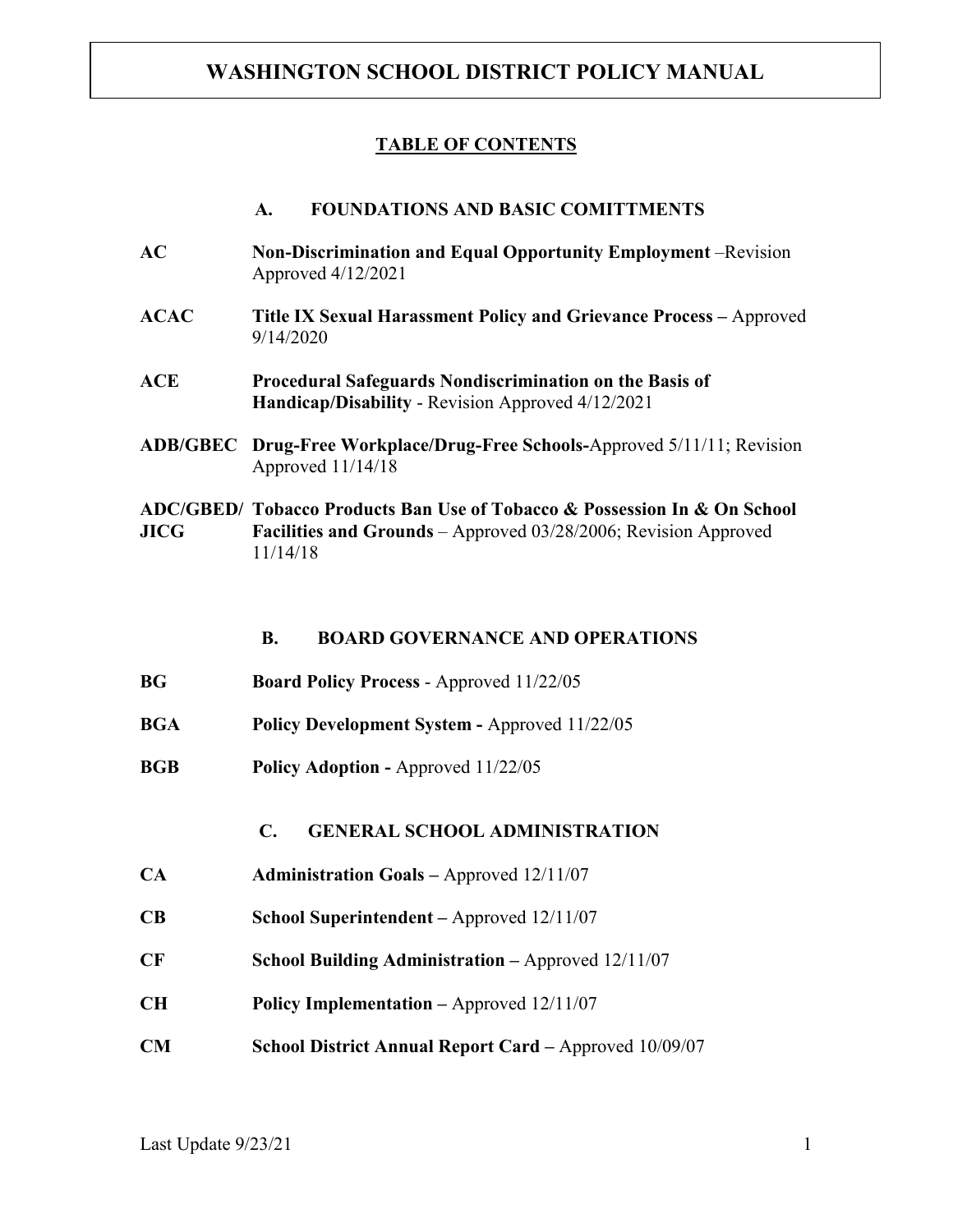### **D. FISCAL MANAGEMENT**

- **DAF Administration of Federal Grant Funds** Approved 06/10/19 **DF Fiscal Management** – Approved 06/27/06
- **DFA** Investment Approved 04/25/06
- **DJB Purchasing Procedure** Approved 06/27/06
- **DJE Bidding Policy –** Approved 08/22/06

#### **E. SUPPORT SERVICES**

- **EB Safety Program and Joint Loss Management Committee –** Revision Approved 8/19/21
- **EBB School Safety** Approved 9/13/21
- **EBBB Accident Reports** Approved 11/30/06
- **EBBD** Indoor Air Quality-Approved 2/8/11; Revision Approved 9/9/14
- **EBCC Bomb Threats**  Approved 11/30/06
- **ECA Building and Grounds Security Approved 11/30/06**
- **ECAF Audio and Video Surveillance on School Buses-** Approved 2/9/16
- **EEA General Student Transportation Policy** Approved 05/23/06
- **EEAA Video and Audio Recording on School Property-** Approved 2/9/16; Revision Approved 11/8/16
- **EEAE School Bus Safety** Approved 05/23/06; Revision approved 11/10/15
- **EEAG Use of Private Vehicles to Transport Students-**Approved 12/13/11
- **EFA Availability and Distribution of Healthy Foods** Approved 10/14/14
- **EFAA School Lunch Program Meal Charging -** Approved 5/14/18
- **EGA/IJNDB Internet Access For Students**  Approved 06/19/07
- **EH Data Management** Approved 10/09/07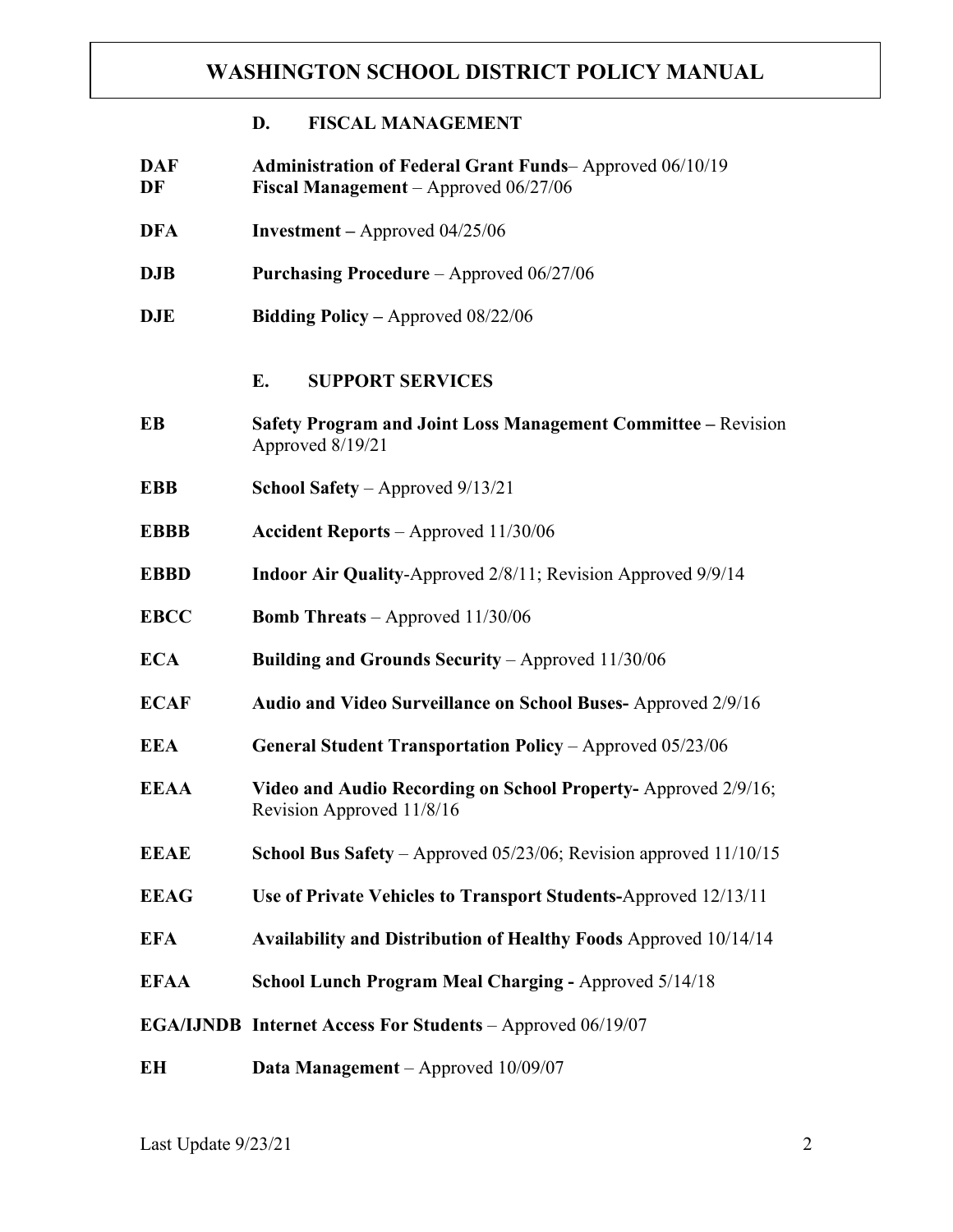| <b>EHAA</b> | Computer Security, E-Mail and Internet Communications Policy -<br>Revision Approved 11/09/2020                                           |
|-------------|------------------------------------------------------------------------------------------------------------------------------------------|
| <b>EHAB</b> | <b>Data Governance and Security – Approved 12/14/2020</b>                                                                                |
| <b>EHB</b>  | <b>Data/Records Retention – Revised and Approved 9/09/19</b>                                                                             |
|             | G.<br><b>PERSONNEL</b>                                                                                                                   |
| <b>GADA</b> | <b>Employment References and Verification (Prohibiting Aiding and</b><br>Abetting of Sexual Abuse) – Approved 12/10/18                   |
| <b>GBAA</b> | <b>Sexual Harassment-Employees -Staff</b> – Approved 8/22/06; Revision<br>Approved 12/9/14                                               |
| <b>GBCD</b> | Background Investigation and Criminal Records Check - Approved<br>08/22/06; Revision Approved 01/09/18                                   |
|             | <b>GBEC/ADB Drug-Free Workplace/Drug-Free Schools</b> – Revision Approved<br>11/14/18                                                    |
|             | <b>GBED/ADC/JICG Tobacco Products Ban Use &amp; Possession In &amp; On School</b><br>Facilities and Grounds - Revision Approved 11/14/18 |
|             | <b>GBEF/JICL/KD Acceptable Use Policy for District Technology Resources- Revision</b><br>Approved 9/14/2020                              |
| GCO         | <b>Teacher Performance and Evaluations-Approved 12/13/11; Revision</b><br>approved 11/12/13                                              |
|             | I.<br><b>INSTRUCTION</b>                                                                                                                 |
| IF          | <b>Instructional Program - Approved 01/09/07; Revision Approved</b><br>12/9/14                                                           |
| <b>IFA</b>  | <b>Instructional Needs of Each Individual Student</b> – Approved<br>10/15/08; Revision Approved 12/9/14                                  |
| <b>IGE</b>  | <b>Parental Objection to Specific Course Material -Approved 12/11/12</b>                                                                 |
| <b>IHAK</b> | <b>Character and Citizenship Education – Revised and Approved 12/09/08</b>                                                               |
| <b>IHAM</b> | Health Education and Exemption from Instruction - Approved<br>$5/13/09$ ; Revision Approved $10/10/17$                                   |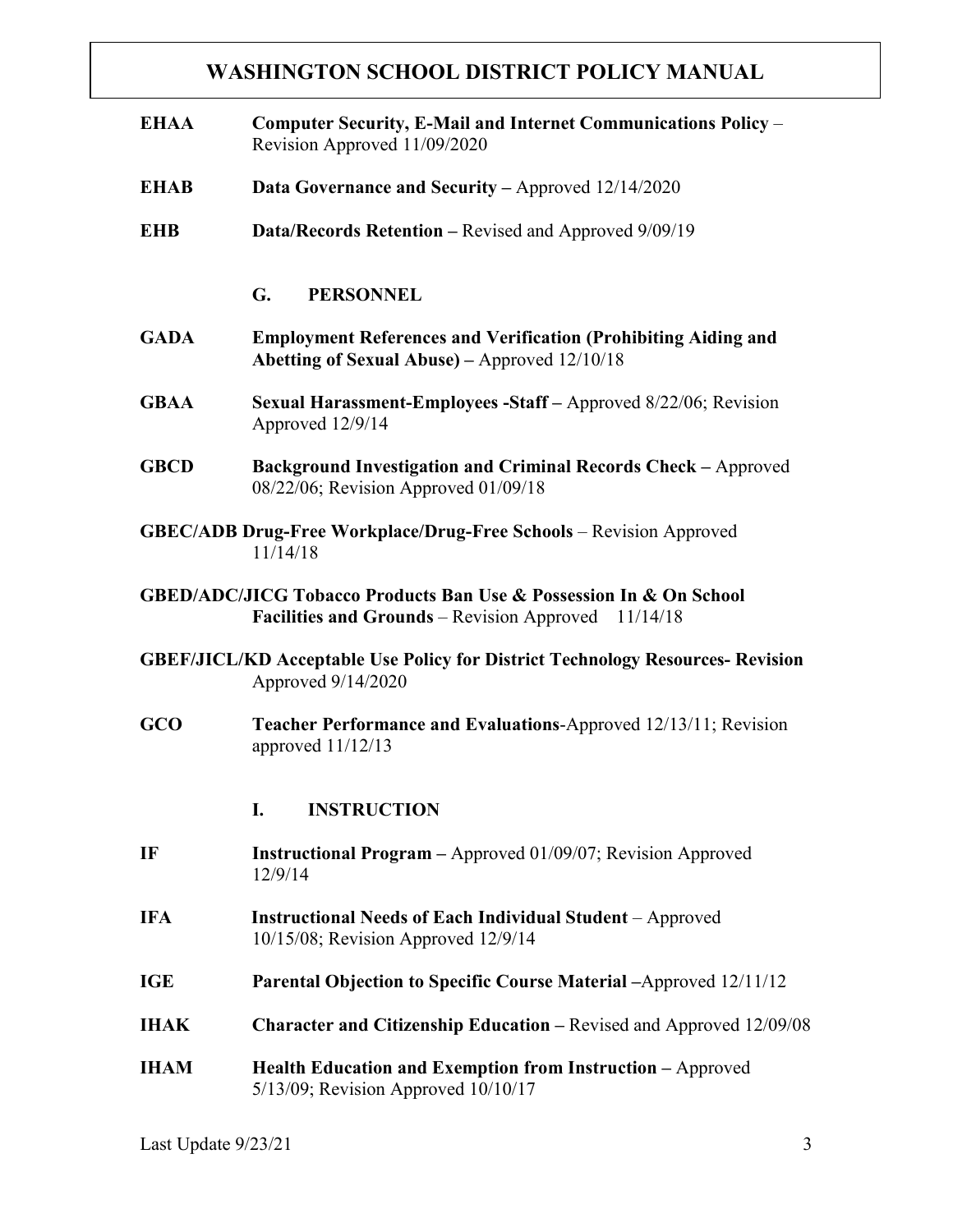| <b>IHAMA</b>  | <b>Teaching About Alcohol Drugs and Tobacco – Revision Approved</b><br>10/14/20                                                            |
|---------------|--------------------------------------------------------------------------------------------------------------------------------------------|
| <b>IHBA</b>   | <b>Programs for Pupils with Disabilities-Approved 9/14/10; Revisions</b><br>Approved 7/21/15, 11/10/15 and 9/12/17                         |
| <b>IHBAA</b>  | <b>Evaluation Requirements for Children with Specific Learning</b><br>Disabilities - Approved 10/14/09                                     |
| <b>IHBBA</b>  | Limited English Proficiency Instruction - Approved 08/22/06                                                                                |
| <b>IHBG</b>   | Home Education Instruction & Access to Curricular & Co-Curricular<br><b>Programs</b> -Approved 05/08/07; Revision Approved 12/10/18        |
| <b>IHCA</b>   | <b>Summer Activities – Approved 05/13/08; Revision Approved 9/9/14</b>                                                                     |
| $\mathbf{I}$  | <b>Instructional Resources &amp; Instructional Resources Plan – Revised and</b><br>Approved 12/09/08; Revisions Approved 12/9/14; 12/10/18 |
| <b>IJO/KA</b> | School, Family and Community Partnerships - Approved 5/13/09                                                                               |
| <b>IJOC</b>   | Volunteers $-$ Approved $10/15/08$                                                                                                         |
| <b>IKA</b>    | Grading System $-$ Approved 09/26/06                                                                                                       |
| <b>IKB</b>    | Homework – Revised and Approved 12/09/08; Revision Approved<br>10/14/14                                                                    |
| <b>IKE</b>    | Promotion and Retention of Students - Revised and Approved<br>12/09/08; Revision Approved 12/9/14                                          |
| $\mathbf{L}$  | Analysis and Assessment of Instructional Programs - Revised and<br>Approved 12/09/08; Revision Approved 12/9/14                            |
| <b>ILBA</b>   | <b>Assessment of Educational Programs– Revision approved 7/21/15</b>                                                                       |
| <b>ILD</b>    | Non-Educational/Non-Academic Questionnaires, Surveys and<br>Research-Approved 11/10/15, Revision Approved 11/14/18                         |
| <b>IMAH</b>   | Health Education - Daily Physical Activity – Revised and Approved<br>9/08/09; Revision Approved 12/9/14                                    |
| <b>IMGA</b>   | <b>IMGA Service Animals in Schools – Approved 12/10/18</b>                                                                                 |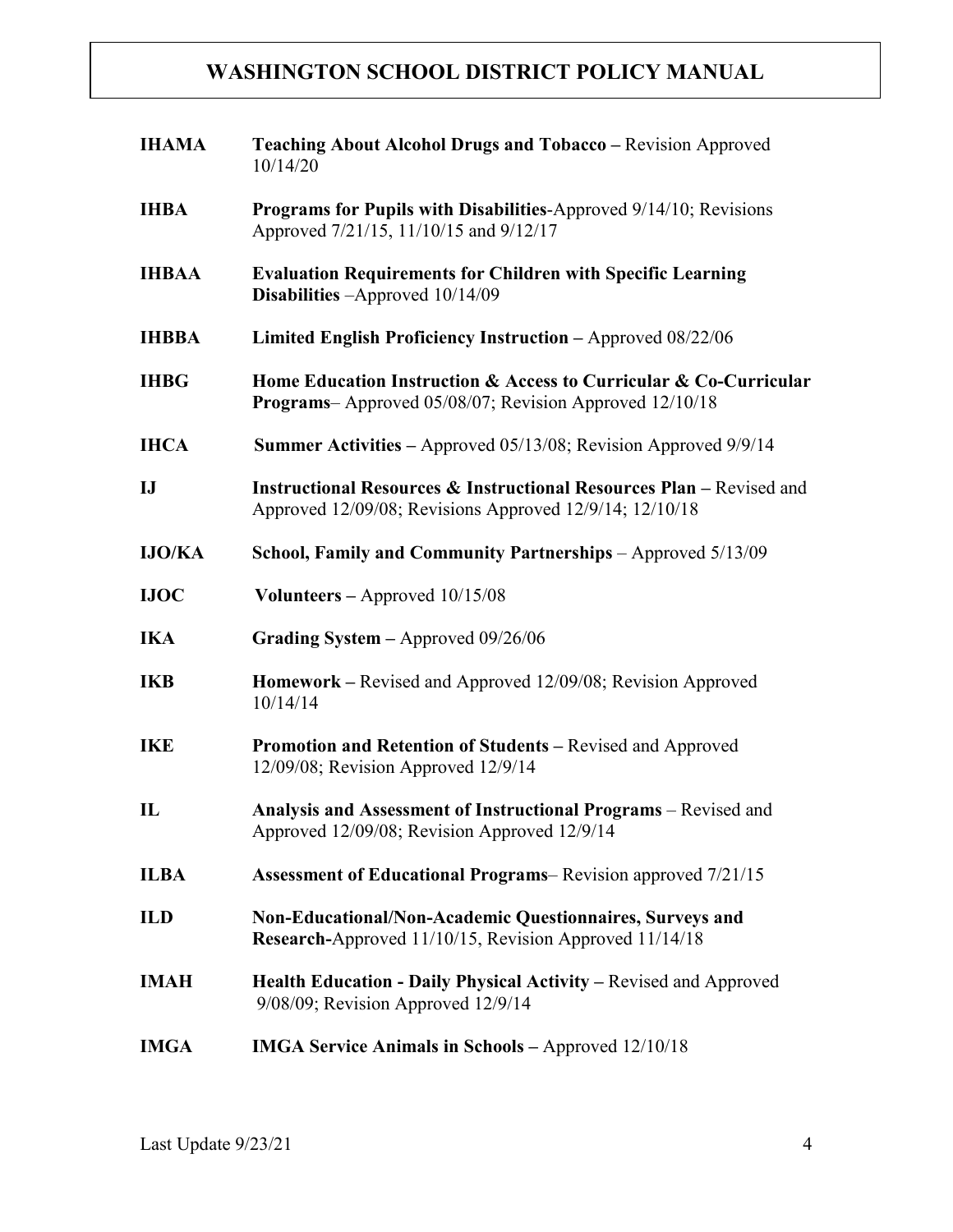|                                                                                       | <b>STUDENTS</b><br>J.                                                                                                                                                                       |  |
|---------------------------------------------------------------------------------------|---------------------------------------------------------------------------------------------------------------------------------------------------------------------------------------------|--|
| <b>JBAA</b>                                                                           | Sexual Harassment-Students-Approved 8/22/06; Revision Approved<br>12/9/14                                                                                                                   |  |
| <b>JCA</b>                                                                            | Change of School or Assignment-Best Interests - Revised and<br>Approved 9/09/09; Revisions Approved 10/13/15, 11/14/18                                                                      |  |
| <b>JEC</b>                                                                            | Change of School or Assignment-Manifest Educational Hardship -<br>Revised and Approved 8/11/09; Revision Approved 11/14/18                                                                  |  |
| <b>JFAA</b>                                                                           | <b>Admission of Resident Students – Approved 10/24/06; Revision</b><br>approved $2/11/14$                                                                                                   |  |
| <b>JFAB</b>                                                                           | <b>Admission of Non-Resident Students-Approved 2/11/14</b>                                                                                                                                  |  |
| <b>JFABD</b>                                                                          | Admission of Homeless Students - Revised and Approved 12/09/08;<br>Revision Approved 11/10/14                                                                                               |  |
| JG                                                                                    | <b>Assignment of Students to Classes and Grade Levels Approved</b><br>5/13/08; Revision Approved 12/9/14                                                                                    |  |
| JH                                                                                    | <b>Attendance, Absenteeism and Truancy –Revised and approved</b><br>$4/12/11$ , effective $7/1/11$                                                                                          |  |
| JIC                                                                                   | <b>Student Conduct</b> – Approved 8/17/21                                                                                                                                                   |  |
| J <sub>I</sub>                                                                        | Student Rights and Responsibilities - Revision Approved 6/14/21                                                                                                                             |  |
| <b>JICD</b>                                                                           | Student Discipline and Due Process - Revision Approved 6/14/21                                                                                                                              |  |
| <b>JICFA</b>                                                                          | Hazing-Approved 6/14/11                                                                                                                                                                     |  |
| <b>JICG/ADC</b>                                                                       | Tobacco Products Ban Use & Possession of Tobacco In & On School<br>Facilities and Grounds - Approved 03/28/2006, Revision Approved<br>11/14/18                                              |  |
| <b>JICI</b>                                                                           | Weapons and Dangerous Implements on School Property –<br>Approved 11/30/06; Revision approved 9/8/15                                                                                        |  |
| <b>JICK</b>                                                                           | Pupil Safety and Violence Prevention-Bullying – Revised and Approved<br>12/09/08; Revised and Approved 12/14/10, effective 1/1/11; Revision<br>Approved 2/10/15; Revision approved 10/13/15 |  |
| <b>JICL/GBEF/KD Acceptable Use Policy for District Technology Resources- Revision</b> |                                                                                                                                                                                             |  |

Approved 9/14/2020